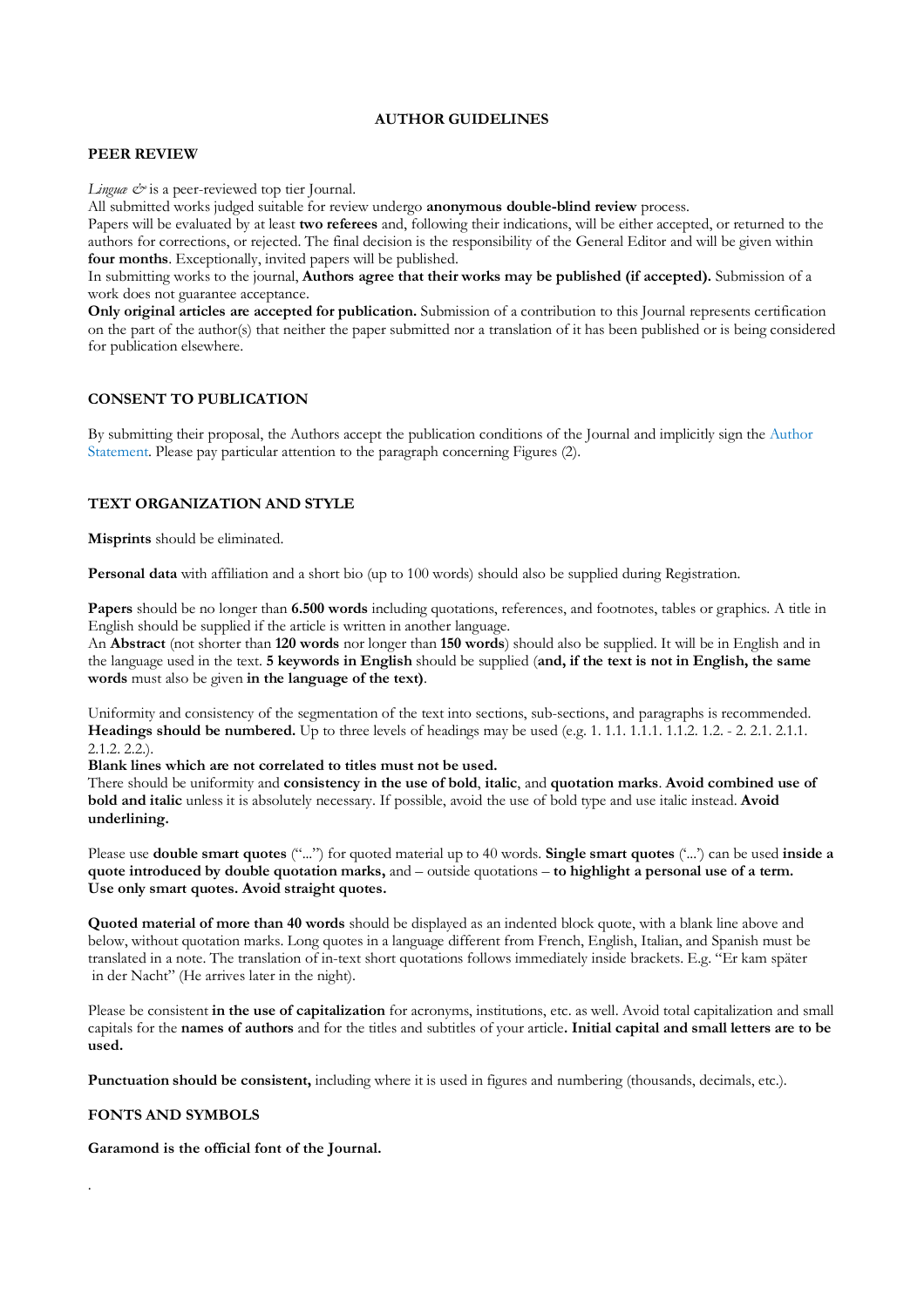At the end of the text, authors will supply **a complete list of all the symbols** they have used, **which do NOT belong to the basic Latin, Greek, Cyrillic and Arabic alphabets.** 

### **FIGURES, TABLES, AND FORMULAS**

**Photographs, drawings, graphs and graphics are all identified as "Figures". Figures** and **Tables** should be **numbered consecutively using two separate numerical sequences** starting from Figure 1 and Table 1. **References to figures and tables** should always be quoted in the chosen position within the text.

**All figures and tables must be accompanied by an italicized caption. An image caption follows the picture; a table caption precedes the table.** 

**Figures can be reproduced only if they are free of copyright restrictions** (see Author Statement). The **sources** of figures and tables reproduced from other publications should be cited.

**Figures (including graphs)** will be reproduced without any additional adjustment, with the same **definition and quality**  as the original.

**Figures must be embedded into the text and also supplied separately in the original electronic format** (.TIF, .JPG). In order to guarantee a good rendition, **images must be high-resolution ones** (i.e. scanned at 300 dpi or photographed at the highest possible resolution allowed by the used camera).

In order to result of good quality, **tables and graphs** deriving from Word, Excel, and yED **must be submitted in an editable format (NOT as images).**

**Formulas** should be supplied in **MathType editable format (NOT as images or objects).** 

# **CITATION AND REFERENCE STYLE**

References and footnotes should follow the **author-date system** of citing references, as described in **The Chicago Manual of Style.** 17th ed. (https://www.chicagomanualofstyle.org/tools\_citationguide/citation-guide-2.html). For more details please refer to the **instructions** and **examples** provided below.

# **FOOTNOTES**

**Notes must be numbered consecutively and linked to the note numbers in the text; they would otherwise be totally unusable when texts are prepared for layout**. References in the notes also follow the Author-date style.

**Numbers of footnotes should always be positioned before the punctuation mark; however, when at the end of indented block quotes,** they should be placed **after the final full stop.** 

### **PARENTHETICAL REFERENCING**

#### **All in-text and footnote references should be itemized in a List of References at the end of the text.**

**Multiple citations** should be in chronological order, and, if in the same year, alphabetical within year (e.g. Hartem 2004; Arkam 2005; Bolding 2005; Kent and Cowler 2006).

For works with **three or more authors** include **all authors only in the List of References**, while in the In-Text entry cite only the last name of the first author, followed by *et al***.** (italics). Where there is **more than one publication by an author in the same year**, add a letter to the year to distinguish them. Eg. (Smith 1999a).

In case of a series of references from the same source (**when no other is mentioned in between**) a bracketed number is sufficient to signal the page: (109). Please use (ibid.) when the same source is cited consecutively two or more times. If the same source but different page is quoted, follow 'ibid.**'** with a comma and the new page number(s): (ibid., 25). When writing inclusive numbers in the same hundred, the last two figures should be given (ex. 11-18, 35-39, 103-07, 1273-81), but 385- 401 and 1278- 320 (because the hundred also changes).

### **LIST OF REFERENCES**

**Supply a list of references - under the sub-heading 'References'** – in alphabetical order according the authors' surname and place it at the end of the work. A list of references **should only include items cited in the text and notes.**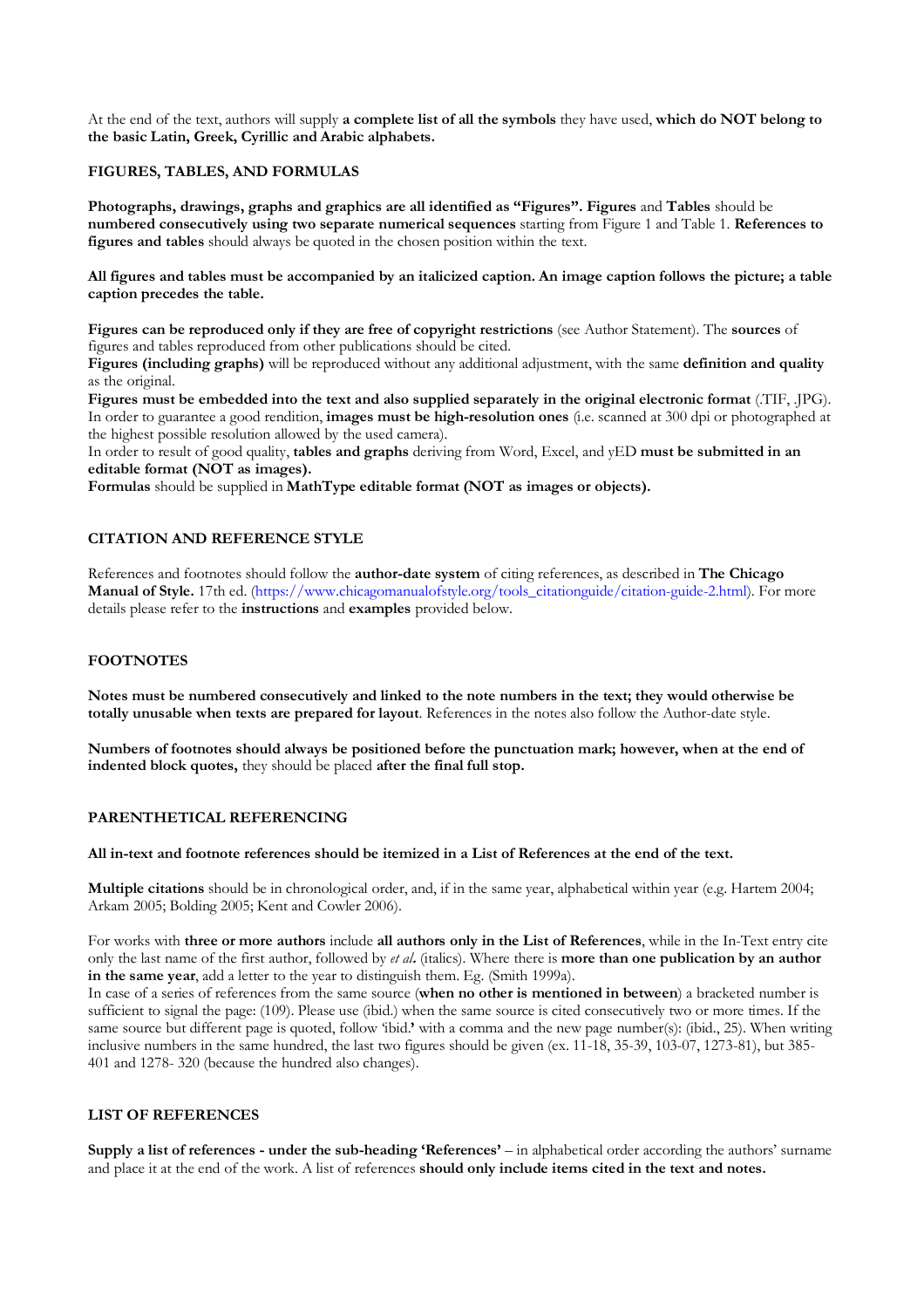There should be **uniformity** in bibliographical references. **References should be complete.** Please **double-check** to be certain that all dates given in parenthetical citations and in the List of references section are identical.

### **Avoid total capitalization and small capitals for the names of authors. Initial capital and small letters are to be used. Use full names whenever possible.**

The titles of **volumes, journals, plays and films** should appear in italics.

The titles of **articles, chapters, poems and short stories** should appear in plain text, between **double smart quotes**  ("..."). **Avoid straight quotes.**

**Subtitles of volumes** in French, German, Italian and Spanish are separated from the main title by a full stop, by a colon if they are in English.

**Subtitles of articles and chapters** in German and Italian are separated from the main title by a full stop; by a colon if they are in English, French and Spanish.

All lexical words are capitalized for English titles.

#### Examples:

#### **English**

Kennedy, Elspeth. 1991. *Lancelot and the Grail: A Study of the Prose Lancelot*. Oxford: Clarendon Press.

Clausson, Nils. 2008. "Literary Art in an Age of Formula Fiction and Mass Consumption: Double Coding in Arthur Conan Doyle's 'The Blue Carbuncle'". *Studies in Popular Culture* 31 (1): 39-54.

#### **French**

Aurell, Martin. 1989. *La vielle et l'épée. Troubadours et politique en Provence au XIIIe siècle*. Paris: Aubier.

Frija, Gabrielle. 2018. "Les notables de Stratonicée de Carie à l'époque antonine: hétérogénéité juridique, homogénéité sociale". *Revue des Études Anciennes* 120 (1): 121-40.

#### **German**

Grüning, H. G. 1992a. *Die zeitgenössische Literatur Südtirols. Probleme, Profile, Texte*. Ancona: Edizioni Nuove Ricerche.

Grüning, H. G. 1992b. "'Unsere Muttersprache ist das Schweigen'. Konstanten der (Selbst)-Darstellung literarischen Schaffens in Sudtirol". In Id., *Autorappresentazione e rappresentazione dell'altro. Forme, modelli, strutture*, 29-48. Ancona: Nuove Ricerche (Heteroglossia 8).

#### **Italian**

Ginzburg, Carlo. 2006. *Il filo e le tracce. Vero falso finto*. Milano: Feltrinelli.

Punzi, Arianna. 2014. "Quando il personaggio esce dal libro. Il caso di Galeotto signore delle isole lontane". In *Dai pochi ai molti. Studi in onore di Roberto Antonelli*. A cura di Paolo Canettieri e Arianna Punzi, 23-40. Roma: Viella.

#### **BUT (for the subtitle is a list):**

Renzi, Luca. 2018. "A proposito di alcuni scrittori dell'Alto Adige e non: Joseph Zoderer, Sabine Gruber, Francesca Melandri". *Linguæ &* 17 (2): 39-55.

#### **Spanish**

Hernández, Miguel Ángel. 2019. *Aquí y ahora. Diario de escritura*. Madrid: Fórcola Ediciones.

Sanmartín Sáez, Julia. 1999. "A propósito de los sufijos apreciativos en la conversación coloquial: sus valores semánticos y pragmáticos". *Oralia* 2: 185-219.

### **German**

Grüning, H. G. 1992a. *Die zeitgenössische Literatur Südtirols. Probleme, Profile, Texte*. Ancona: Edizioni Nuove Ricerche.

Grüning, H. G. 1992b. "'Unsere Muttersprache ist das Schweigen'. Konstanten der (Selbst)-Darstellung literarischen Schaffens in Südtirol". In Id., *Autorappresentazione e rappresentazione dell'altro. Forme, modelli, strutture*, 29-48. Ancona: Nuove Ricerche (Heteroglossia 8).

If persons are **editors**, follow the conventions of the place of publication: bracket **ed.** for single editor or **eds.** for multiple editors after the final name, followed by a full stop, if the text is in English: (ed.). Use **(dir.)** for French texts, **(hg. von)** for German ones, **(a cura di)** for Italian ones, **(coord. por)** for Spanish texts. Similarly, use **and**, **et**, **und**, **e**, **y**, respectively. For books with **one author** use reverse name with comma. For books with **two or more authors** use same order as on title page (not alphabetical); only reverse name of first author.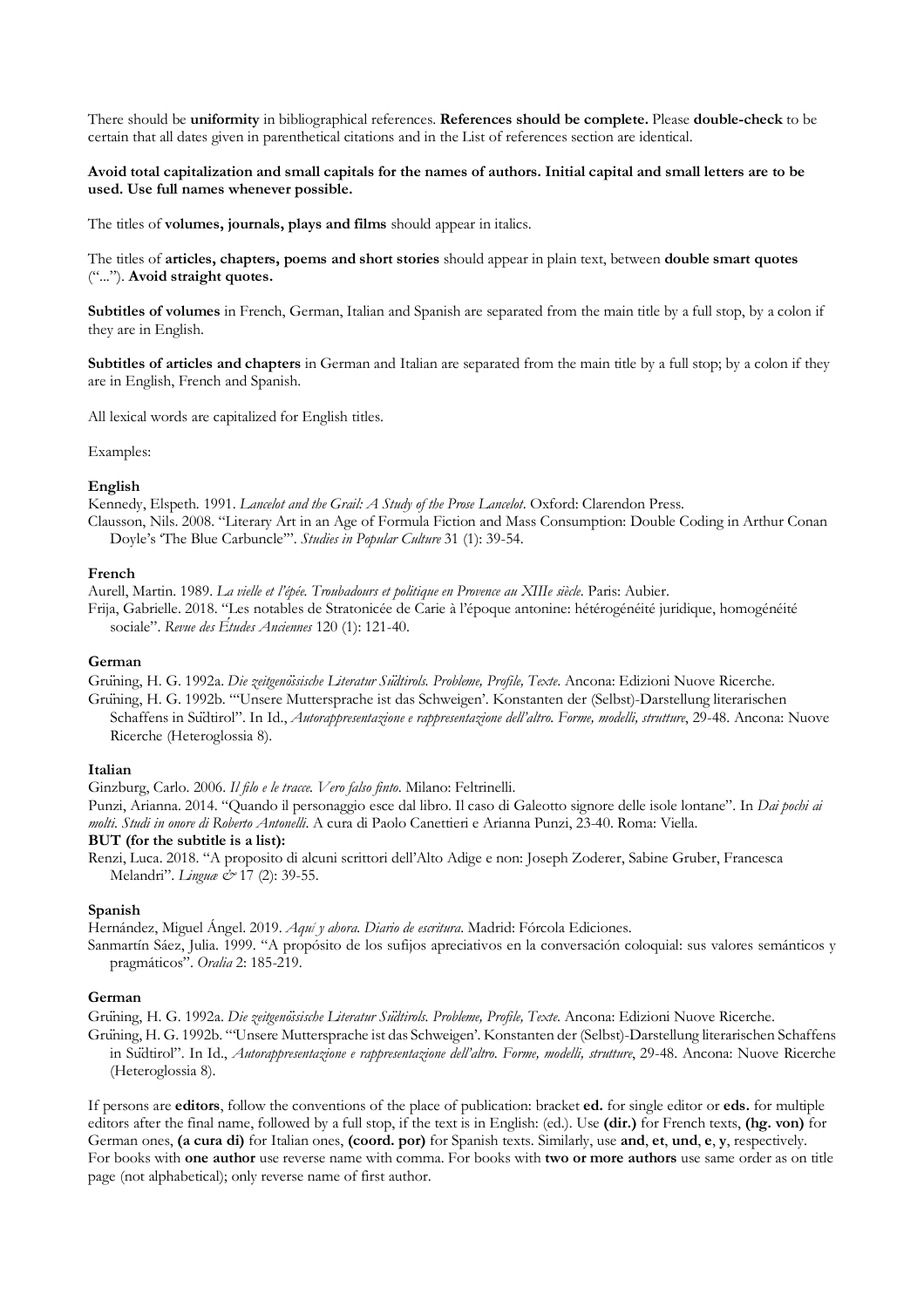**URLs** and the **DOI (Digital Object Identifier)**, where available, should be used to provide access information for electronic materials. The **latest access must be signaled** simply by day/month/year between brackets if there is no DOI. A separate section for **audio visual media** should be created in the List of References.

When works by an author who is also editor and co-editor are mentioned, list first those of which s/he is single author, then those of which s/he is editor and, finally, those where s/he is co-editor (each section in its own time and alphabetical sequence). Examples:

Melchiori, Giorgio. 1973. *L'uomo e il potere. Indagine sulle strutture profonde dei Sonetti di Shakespeare*. Torino: Einaudi. Melchiori, Giorgio. 1981. "Introduzione". In Melchiori e Gabrieli (a cura di) 1981, 11-57.

Melchiori, Giorgio (a cura di). 1964. *Poeti metafisici inglesi del Seicento*. Milano: Vallardi.

Melchiori, Giorgio, e Vittorio Gabrieli (a cura di). 1981. *The Book of Sir Thomas More*. Bari: Adriatica.

### **SUBMISSION PROCESS**

In order to submit works to the Journal, and to check the status of current submissions, **authors need to register** and login to the journal website. If already registered, authors can simply **log in to enter their reserved area.**

To preserve the integrity of the peer-review process, every effort should be made to prevent the identities of authors and reviewers from becoming known to each other. **Please cancel any name from the file properties.** 

**Important warning:** maximum size allowed for the files to be uploaded: 20MB. Files that exceed this limit must be separated into two or more files.

# **POST-ACCEPTANCE**

**Proofs are sent to the Editors** of the Journal for review**. There is no proofreading by Authors.** 

**The publisher is not liable for any error not marked in the proof.** Corrections on the proof can only be accepted for misprints; **no changes are allowed** at this stage.

All accepted works will remain permanently published on the website.

### **OPEN ACCESS - COPYRIGHT - TERMS OF USE**

**The Journal does not require the transfer of copyright**, that is Authors retain any and all rights on the content of their papers.

**The Authors authorize the Publisher to issue their articles under a Creative Commons "Attribution-NonCommercial- NoDerivatives 4.0 International (CC BY-NC-ND)" license**.

### **The editorial format and the graphical layout** of the texts **remain the exclusive property of the Publisher.**

The authors may publish their work at any time and in any form with another publisher, with the following limitations: - in the new publication, the preliminary page must cite the references of the previous publication under the Urbino University Press trademark (henceforth UUP), including the URL of the on-line publication;

- the new publication must not exclude nor limit the publication, distribution or commercial use of the work, hard copy or digital, by UUP in any way

- the new publication must not reproduce the graphical layout of the publication which appears under the UUP trademark, nor use or reproduce the PDF files published on the website, except for the case of self-archiving mentioned below.

**Self-archiving:** Authors may self-archive the post-print (i.e. the final draft post-refereeing) and the final published files in institutional officially recognized repositories, established and operated by universities and governments.

**The texts included in the Journal are published with the "Attribution-NonCommercial-NoDerivatives 4.0 International (CC BY-NC-ND)" Licence.** The files are available free of charge: registration or subscription is not required to read, print, download, or share the complete texts of the articles for exclusively non-commercial purposes.

Any reference to material included in *Lingua &* must include a citation of the Author and the source.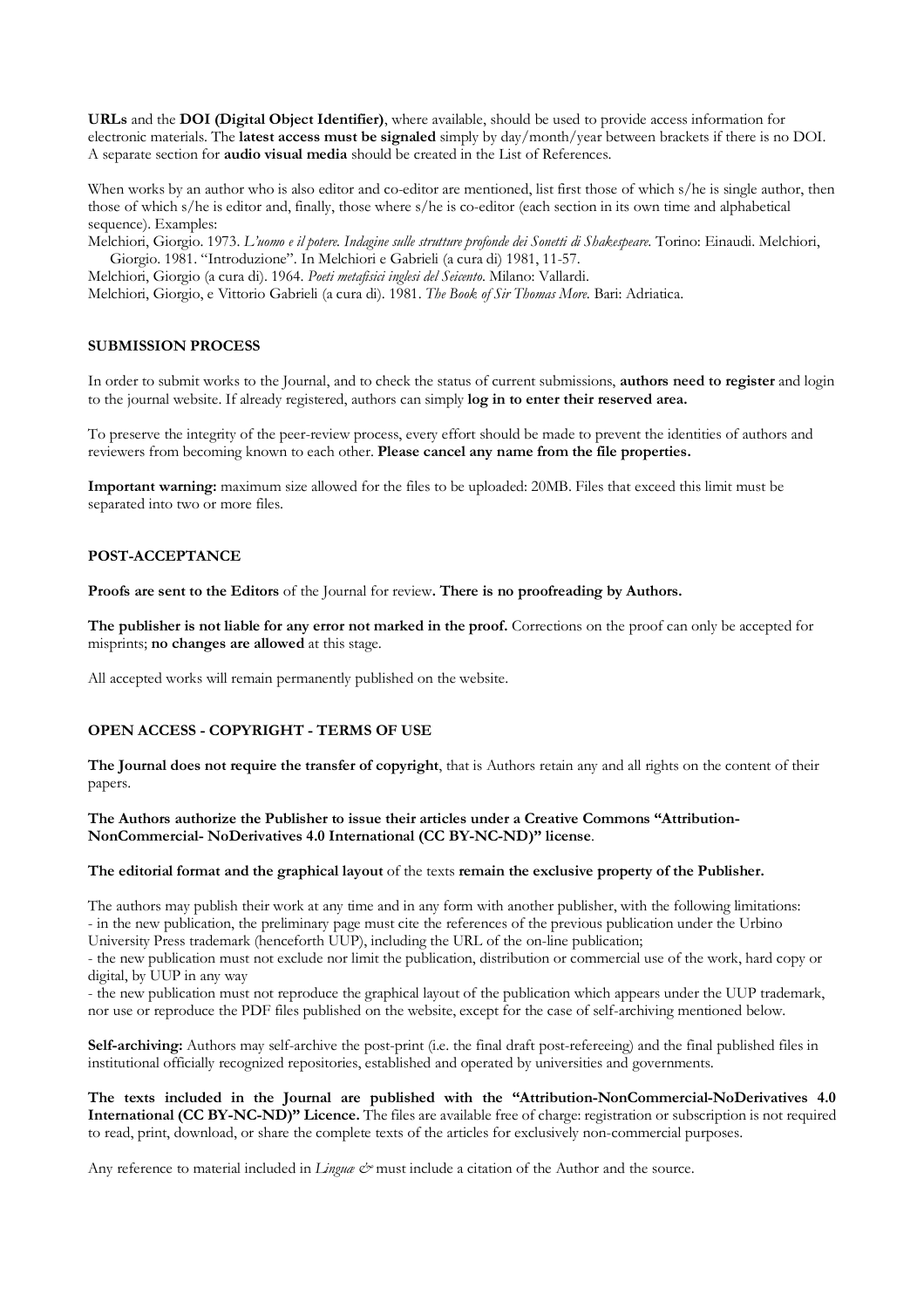The Publisher is not responsible and will in no case be held liable for improper or incorrect use of the files once published on the website.

[Editorial parameters](https://drive.google.com/file/d/1rnnb19Wm1OcJ6M9ZcWxWjaAEG-LTKzSG/view?usp=sharing)

[Download article.odt \(open office file\)](https://drive.google.com/file/d/1iLqUY_RXz-Lba6QO-D32-nt8aVr9Qr0U/view?usp=sharing)